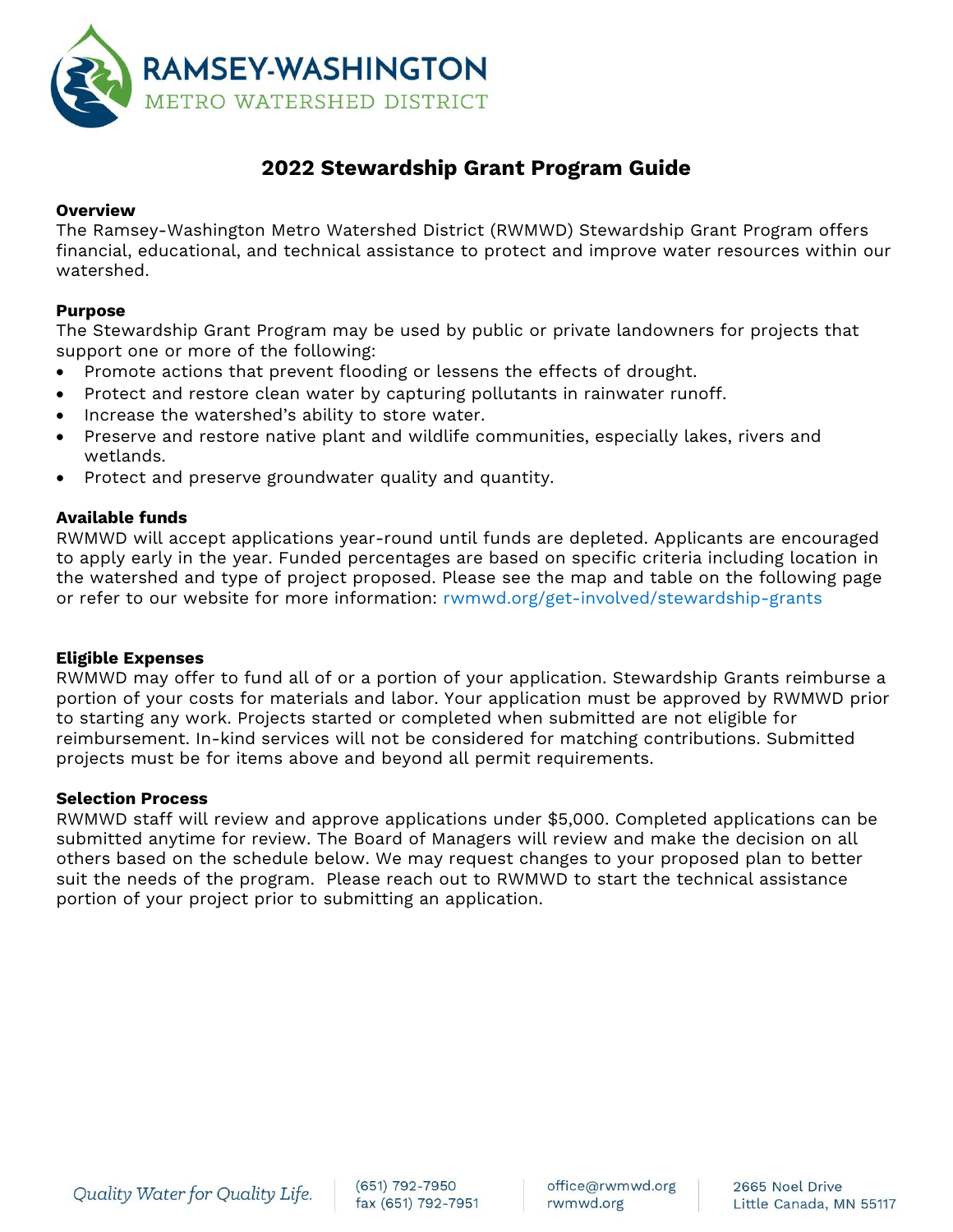## **2022 Deadlines for Projects Requesting Over \$5,000**

| <b>Application Submittal Deadline (4 p.m.)</b> |  |  |  |
|------------------------------------------------|--|--|--|
|                                                |  |  |  |

## **Board Meeting Date**

## **Watershed Improvement Program Coverage Amounts**

|                                                                               | <b>Type of Projects</b>                                                                  | <b>Cost Share %</b>                                                  | Maximum \$* |  |
|-------------------------------------------------------------------------------|------------------------------------------------------------------------------------------|----------------------------------------------------------------------|-------------|--|
| <b>Homeowner</b>                                                              | Habitat restoration or<br>rain garden without hard<br>surface drainage                   | 50%                                                                  | \$15,000    |  |
|                                                                               | Rain garden with hard<br>surface drainage,<br>pervious pavement                          | 75%                                                                  | \$15,000    |  |
|                                                                               | Shoreline restoration (below<br>100-year flood elevation with<br>actively eroding banks) | 100%                                                                 | \$15,000    |  |
| Commercial,<br>Church,<br>School,<br>Government,<br><b>Associations, etc.</b> | Habitat restoration                                                                      | 50%                                                                  | \$15,000    |  |
|                                                                               | Shoreline restoration                                                                    | 100% below 100-year<br>flood elev. with<br>actively eroding<br>banks | \$100,000   |  |
|                                                                               | Water quality BMPs                                                                       | 75% in non-priority<br>drainage areas                                | \$50,000    |  |
|                                                                               |                                                                                          | 100% in priority<br>drainage areas*                                  | \$100,000   |  |

\*Projects located within RWMWD priority subwatersheds, flood reduction, groundwater recharge, and certain demographic areas may be eligible for additional funding. Contact us with your project location to determine maximum coverage amount.